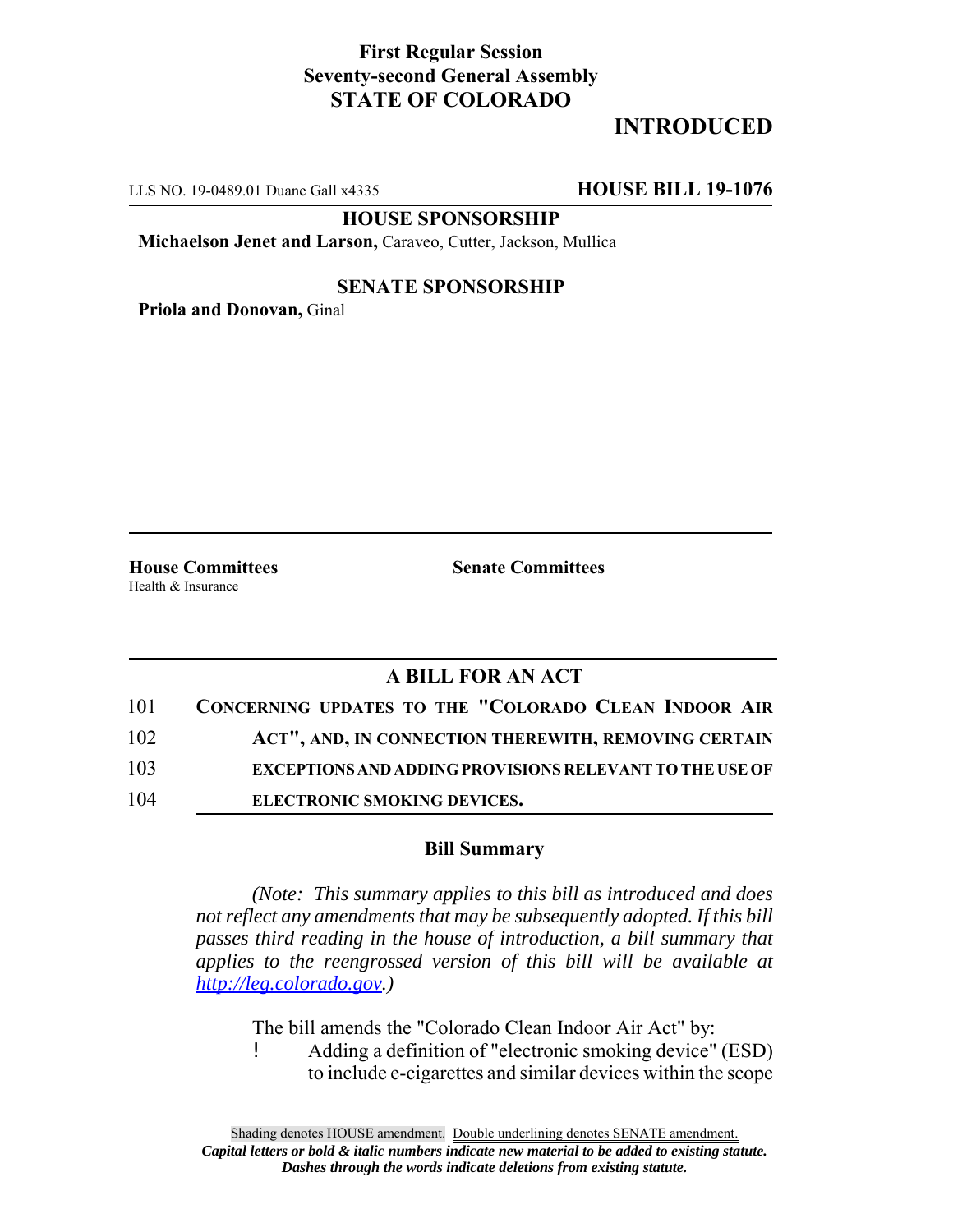of the act;

- ! Citing the results of recent research on ESD emissions and their effects on human health as part of the legislative declaration;
- ! Eliminating the existing exceptions for certain places of business in which smoking may be permitted, such as airport smoking concessions, businesses with 3 or fewer employees, designated smoking rooms in hotels, and designated smoking areas in assisted living facilities; and
- ! Repealing the ability of property owners and managers to designate smoking and nonsmoking areas through the posting of signs.

1 *Be it enacted by the General Assembly of the State of Colorado:*

- 
- 

2 **SECTION 1.** In Colorado Revised Statutes, **amend** 25-14-202 as 3 follows:

4 **25-14-202. Legislative declaration.** (1) The general assembly 5 hereby finds and determines that:

6 (a) It is in the best interest of the people of this state to protect 7 nonsmokers THE PUBLIC from involuntary exposure to environmental 8 tobacco and marijuana EMISSIONS FROM SECONDHAND smoke AND 9 ELECTRONIC SMOKING DEVICES (ESD) in most indoor areas open to the 10 public, IN public meetings, IN food service establishments, and IN places 11 of employment; The general assembly further finds and determines that 12 AND

13 (b) A balance should be struck between the health concerns of 14 nonconsumers of tobacco products and combustible marijuana and the 15 need to minimize unwarranted governmental intrusion into, and 16 regulation of, private spheres of conduct and choice with respect to the 17 use or nonuse of tobacco products, and combustible marijuana in certain 18 designated public areas and in private places ESD EMISSIONS CONSIST OF 19 ULTRAFINE PARTICLES THAT ARE SIGNIFICANTLY MORE HIGHLY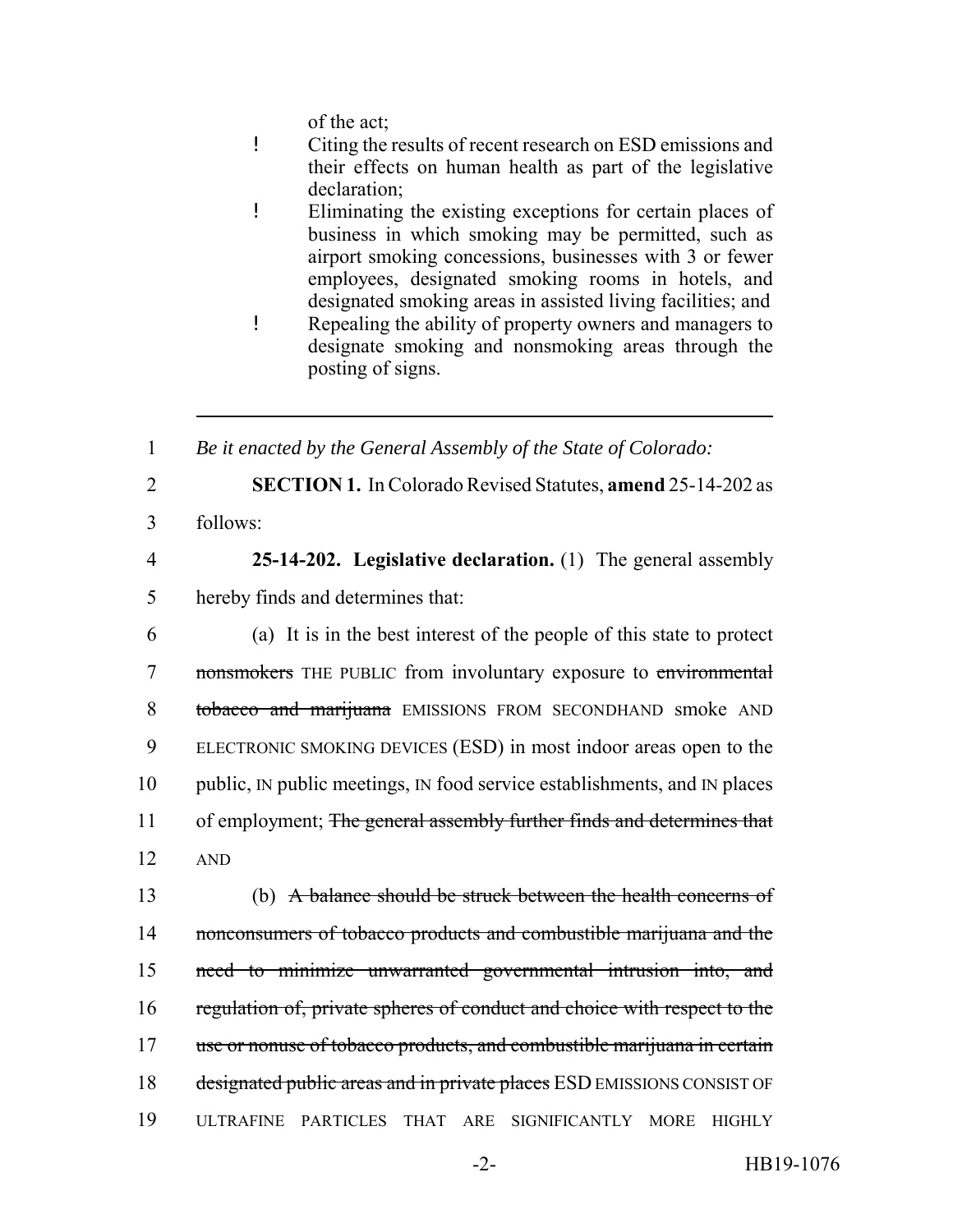CONCENTRATED THAN PARTICLES WITHIN CONVENTIONAL TOBACCO 2 SMOKE. THERE IS CONCLUSIVE EVIDENCE THAT MOST ESDS CONTAIN AND EMIT NOT ONLY NICOTINE BUT ALSO MANY OTHER POTENTIALLY TOXIC SUBSTANCES AND THAT ESDS INCREASE AIRBORNE CONCENTRATIONS OF PARTICULATE MATTER AND NICOTINE IN INDOOR ENVIRONMENTS. IN ADDITION, STUDIES SHOW THAT PEOPLE EXPOSED TO ESD EMISSIONS ABSORB NICOTINE AT LEVELS COMPARABLE TO THE LEVELS EXPERIENCED BY PASSIVE SMOKERS. MANY OF THE ELEMENTS IDENTIFIED IN ESD EMISSIONS ARE KNOWN TO CAUSE RESPIRATORY DISTRESS AND DISEASE, AND ESD EXPOSURE DAMAGES LUNG TISSUES. FOR EXAMPLE, HUMAN LUNG CELLS THAT ARE EXPOSED TO ESD AEROSOL AND FLAVORINGS 12 SHOW INCREASED OXIDATIVE STRESS AND INFLAMMATORY RESPONSES.

 (2) Therefore, the general assembly hereby declares that the purpose of this part 2 is to preserve and improve the health, comfort, and environment of the people of this state by limiting exposure to tobacco 16 and marijuana smoke PROTECTING THE RIGHT OF PEOPLE TO BREATHE CLEAN, SMOKE-FREE AIR.

- **SECTION 2.** In Colorado Revised Statutes, 25-14-203, **amend** (7) and (16); **repeal** (1) and (18); and **add** (4.5) as follows:
- **25-14-203. Definitions.** As used in this part 2, unless the context otherwise requires:
- 

 (1) "Airport smoking concession" means a bar or restaurant, or both, in a public airport with regularly scheduled domestic and

international commercial passenger flights, in which bar or restaurant

25 smoking is allowed in a fully enclosed and independently ventilated area

26 by the terms of the concession.

(4.5) "ELECTRONIC SMOKING DEVICE" OR "ESD":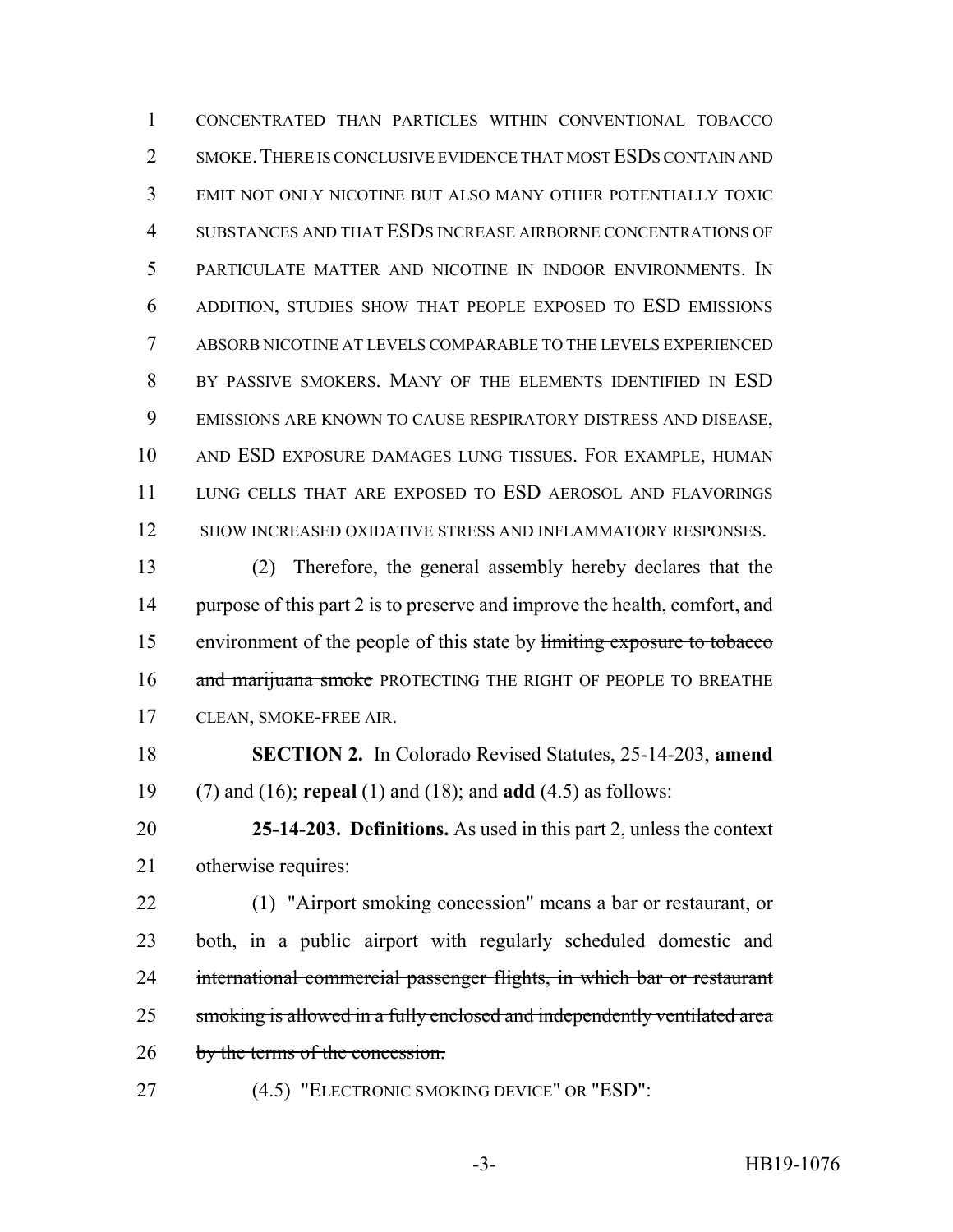(a) MEANS ANY PRODUCT THAT CONTAINS OR DELIVERS NICOTINE OR ANY OTHER SUBSTANCE INTENDED FOR HUMAN CONSUMPTION AND THAT CAN BE USED BY A PERSON TO ENABLE THE INHALATION OF VAPOR OR AEROSOL FROM THE PRODUCT; AND

 (b) INCLUDES ANY PRODUCT DESCRIBED IN SUBSECTION (4.5)(a) OF THIS SECTION AND ANY SIMILAR PRODUCT OR DEVICE, WHETHER MANUFACTURED, DISTRIBUTED, MARKETED, OR SOLD AS AN E-CIGARETTE, E-CIGAR, E-PIPE, E-HOOKAH, OR VAPE PEN OR UNDER ANY OTHER PRODUCT NAME OR DESCRIPTOR.

 (7) "Entryway" means the outside of the front or main doorway 11 leading into a building or facility that is not exempted from this part 2 under section 25-14-205. "Entryway" also includes the area of public or private property within a specified radius outside of the doorway. The 14 specified radius shall MAY be determined by the local authority or PURSUANT TO SECTION 25-14-207 (2)(a), BUT MUST BE AT LEAST TWENTY-FIVE FEET. If the local authority has not acted, the specified 17 radius shall be fifteen IS TWENTY-FIVE feet.

18 (16) "Smoking" means the burning of a lighted cigarette, cigar, 19 pipe, or any other matter or substance that contains tobacco or marijuana INHALING, EXHALING, BURNING, OR CARRYING ANY LIGHTED OR HEATED CIGAR, CIGARETTE, OR PIPE OR ANY OTHER LIGHTED OR HEATED TOBACCO OR PLANT PRODUCT INTENDED FOR INHALATION, INCLUDING MARIJUANA, WHETHER NATURAL OR SYNTHETIC, IN ANY MANNER OR IN ANY FORM. "SMOKING" ALSO INCLUDES THE USE OF AN ESD.

 (18) "Tobacco business" means a sole proprietorship, corporation, partnership, or other enterprise engaged primarily in the sale, 27 manufacture, or promotion of tobacco, tobacco products, or smoking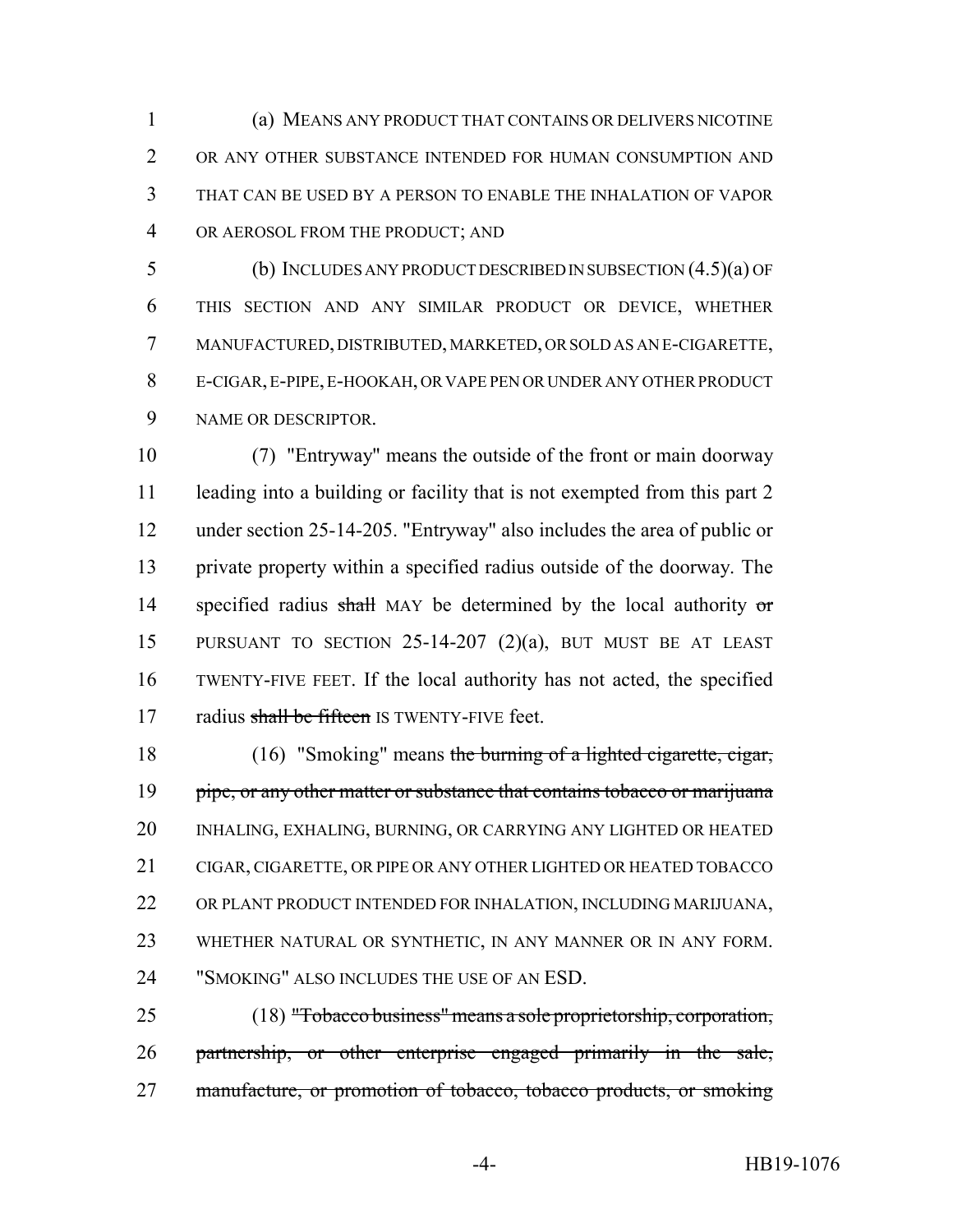1 devices or accessories, either at wholesale or retail, and in which the sale,

2 manufacture, or promotion of other products is merely incidental.

3 **SECTION 3.** In Colorado Revised Statutes, 25-14-204, **amend** 4 (1) introductory portion, (1)(k)(II), (1)(u)(I), (1)(bb), and (1)(cc); and **add**  $5$  (1)(dd) as follows:

6 **25-14-204. General smoking restrictions.** (1) Except as 7 provided in section 25-14-205, and in order to reduce the levels of 8 exposure to environmental tobacco and marijuana smoke, smoking shall 9 IS not be permitted and no A person shall NOT smoke in any indoor area, 10 including: but not limited to:

 (k) (II) In the case of employers who own facilities otherwise exempted from this part 2, each such employer shall provide a smoke-free work area for each employee requesting not to have to breathe 14 environmental tobacco SECONDHAND smoke Every employee shall have 15 a right to work in an area free of environmental tobacco smoke AND EMISSIONS FROM ELECTRONIC SMOKING DEVICES.

17 (u) (I) The common areas of retirement facilities, publicly owned 18 housing facilities, and, except as specified in section  $25-14-205$  (1)(k), 19 nursing homes, AND ASSISTED LIVING FACILITIES, but not including any 20 resident's private residential quarters. or areas of assisted living facilities 21 specified in section  $25-14-205$  (1)(k).

22 (bb) Other educational and vocational institutions; and

- 23 (cc) The entryways of all buildings and facilities listed in 24 paragraphs (a) to (bb) of this subsection (1). AIRPORTS; AND
- 25 (dd) THE ENTRYWAYS OF ALL BUILDINGS AND FACILITIES LISTED 26 IN SUBSECTIONS  $(1)(a)$  TO  $(1)(cc)$  OF THIS SECTION.
- 27 **SECTION 4.** In Colorado Revised Statutes, 25-14-205, **amend**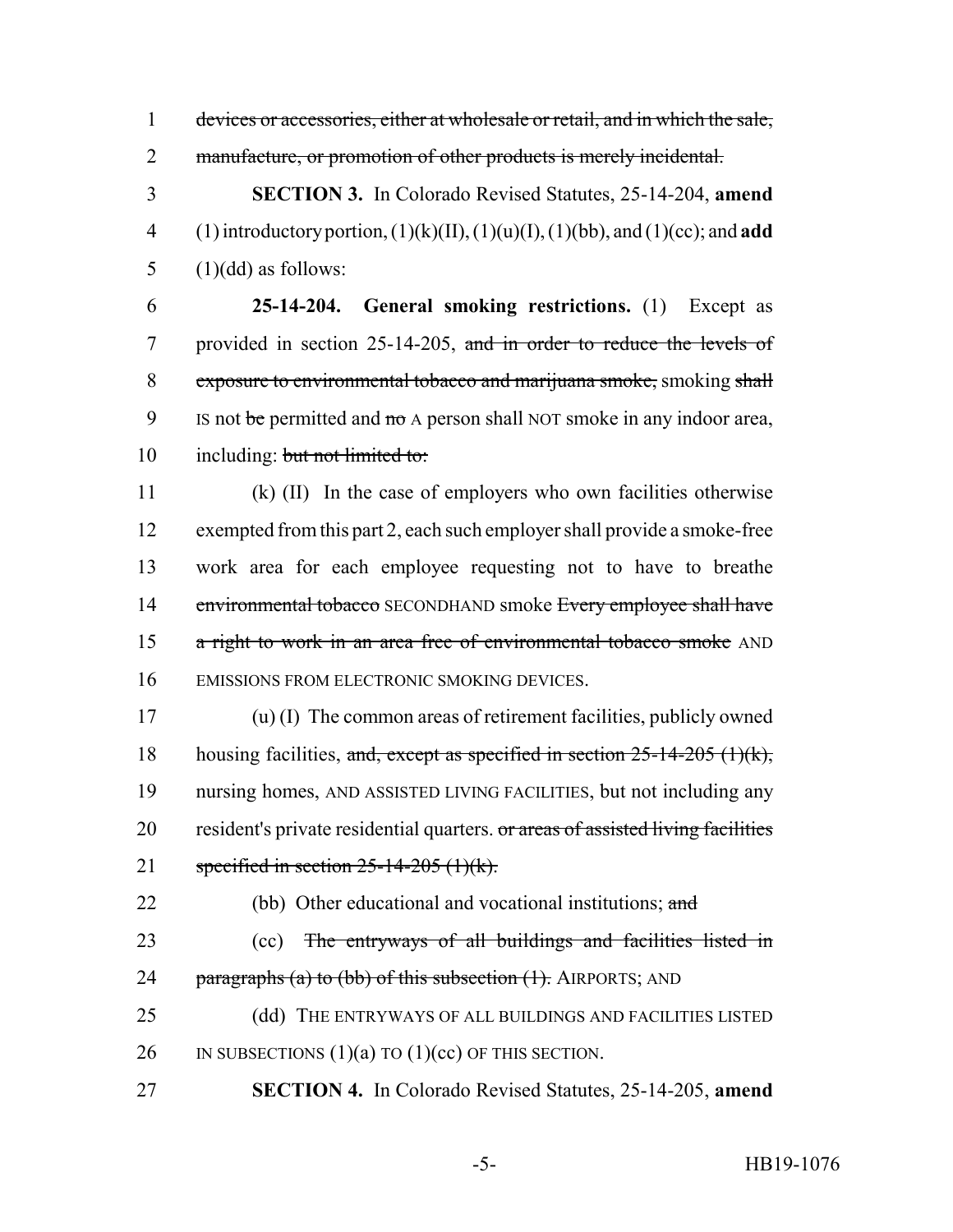| 1 (1) introductory portion; and <b>repeal</b> (1)(c), (1)(d), (1)(f), (1)(h), and |  |
|-----------------------------------------------------------------------------------|--|
| 2 $(1)(k)$ as follows:                                                            |  |

3 **25-14-205. Exceptions to smoking restrictions.** (1) This part 2 4 shall DOES not apply to:

5 (c) A hotel or motel room rented to one or more guests if the total 6 percentage of such hotel or motel rooms in such hotel or motel does not 7 exceed twenty-five percent;

- 8 (d) Any retail tobacco business;
- 9 (f) An airport smoking concession;

10 (h) A place of employment that is not open to the public and that 11 is under the control of an employer that employs three or fewer 12 employees;

13 (k) <del>(I) The areas of assisted living facilities:</del>

14 (A) That are designated for smoking for residents;

15 (B) That are fully enclosed and ventilated; and

16 (C) To which access is restricted to the residents or their guests.

17 (II) As used in this paragraph (k), "assisted living facility" means

18 a nursing facility, as that term is defined in section 25.5-4-103, C.R.S.,

19 and an assisted living residence, as that term is defined in section  $20 \frac{25-27-102}{25}$ 

21 **SECTION 5.** In Colorado Revised Statutes, **repeal** 25-14-206 as 22 follows:

23 **25-14-206. Optional prohibitions.** (1) The owner or manager of 24 any place not specifically listed in section 25-14-204, including a place 25 otherwise exempted under section 25-14-205, may post signs prohibiting 26 smoking or providing smoking and nonsmoking areas. Such posting shall 27 have the effect of including such place, or the designated nonsmoking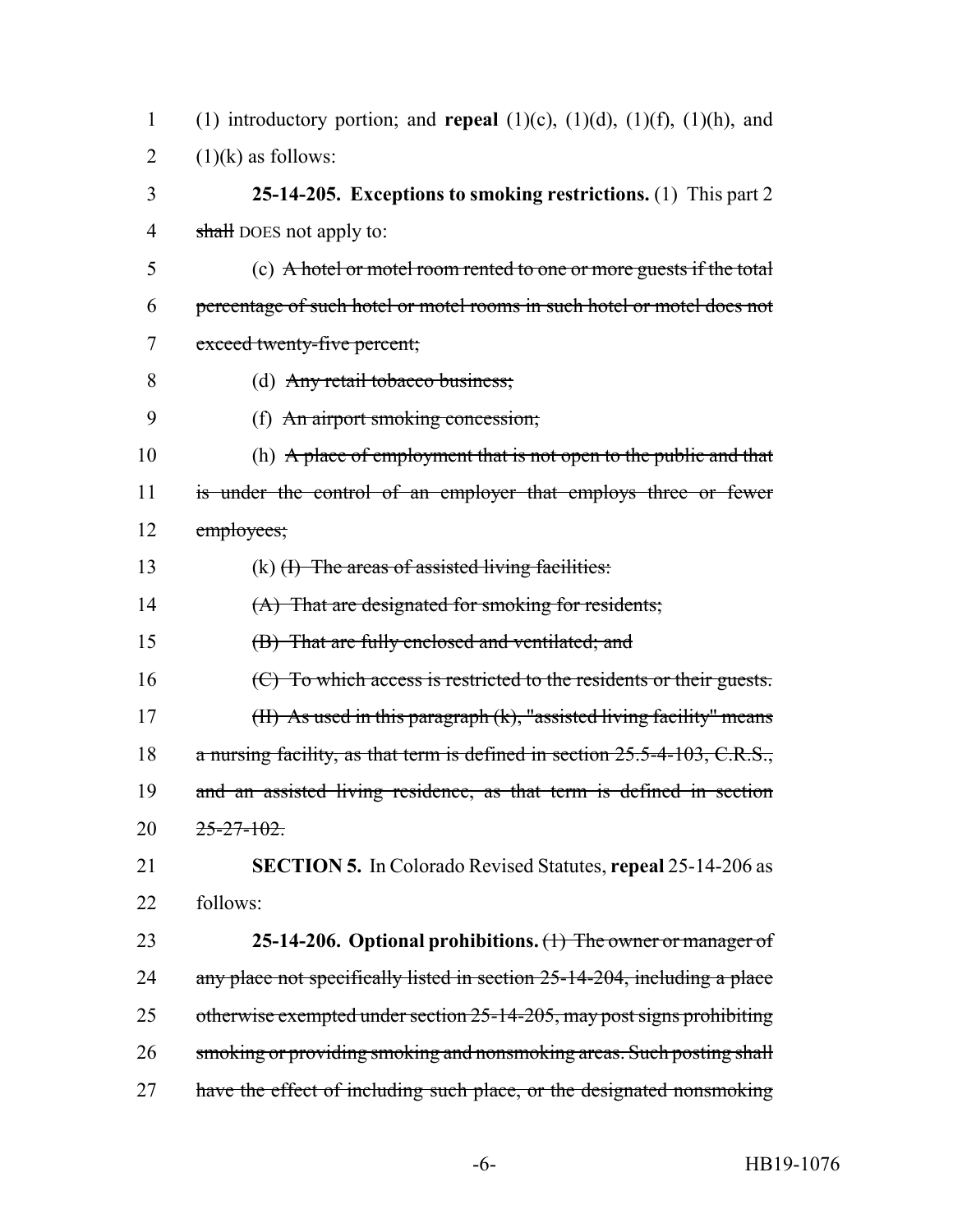1 portion thereof, in the places where smoking is prohibited or restricted 2 pursuant to this part 2.

 (2) If the owner or manager of a place not specifically listed in section 25-14-204, including a place otherwise exempted under section 5 25-14-205, is an employer and receives a request from an employee to create a smoke-free work area as contemplated by section 25-14-204 (1)(k)(II), the owner or manager shall post a sign or signs in the smoke-free work area as provided in subsection (1) of this section.

9 **SECTION 6.** In Colorado Revised Statutes, 25-14-207, **amend**  $10 \qquad (2)(a)$  as follows:

11 **25-14-207. Other applicable regulations of smoking - local** 12 **counterpart regulations authorized.** (2) (a) A local authority may, 13 pursuant to article 16 of title 31, C.R.S., a municipal home rule charter, 14 or article 15 of title 30, C.R.S., enact, adopt, and enforce smoking 15 regulations that cover the same subject matter as the various provisions 16 of this part 2; no EXCEPT THAT A local authority may NOT adopt any A 17 local regulation of smoking that is less stringent than the provisions of 18 this part 2. except that A local authority may IS SPECIFICALLY 19 AUTHORIZED TO specify a radius of less MORE than fifteen TWENTY-FIVE 20 feet for the area included within an entryway.

21 **SECTION 7.** In Colorado Revised Statutes, 30-15-401, **amend** 22  $(1.5)$  as follows

23 **30-15-401. General regulations - definitions.** (1.5) In addition 24 to any other powers, the board of county commissioners has the power to 25 adopt a resolution or an ordinance:

26 (a) Prohibiting minors from possessing cigarettes or tobacco 27 products, as defined by section  $39-28.5-101$  (5); C.R.S. AND